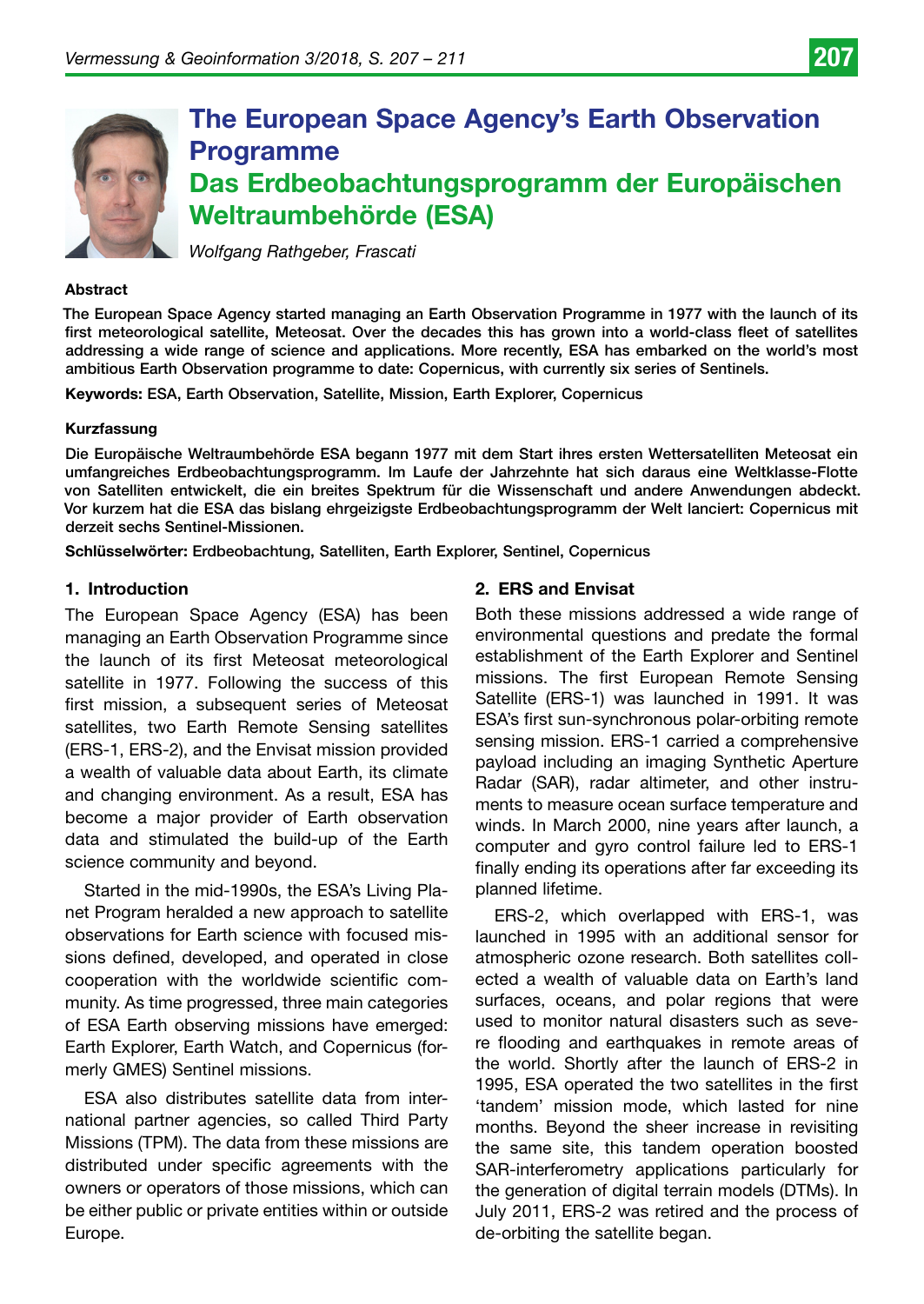The giant Environmental Satellite (Envisat) was launched in 2002. The largest Earth observing satellite ever built by any space agency, it was an advanced polar-orbiting satellite that provided measurements of the atmosphere, ocean, land, and ice for over 10 years, double its initially planned lifetime. Envisat's ambitious and innovative payload provided new Earth science data and also ensured the continuity of the data from the two ERS satellites. Exceeding its predicted lifetime by a factor of three, the end still was sudden. In April 2012, contact with Envisat was lost without warning, likely as a consequence of a failure in the power-regulator or a short-circuit. However, ten years of Envisat's archived data continue to be exploited for studying our planet with demand remaining very high even today.

# 3. Earth Explorer Missions

The Earth Explorers are research missions designed to address key scientific challenges identified by the science community, while demonstrating breakthrough technology in observing techniques. These missions involve the science community right from the beginning in the definition of new missions followed by a peer-reviewed selection process ensuring that the resulting mission is developed efficiently, and provides the data required by the user. This approach also gives Europe an excellent opportunity for international cooperation with the global scientific community and in the area of technological development. It should be added that some Earth Explorer missions also feature an operational perspective.

GOCE: Launched in 2009, the Gravity field and steady-state Ocean Circulation Explorer (GOCE) mission was the first of the Earth Explorers. GOCE was designed to provide information for understanding critical Earth system variables, such as ocean circulation, sea-level change and variations in ice cover driven by the Earth's gravitational field. The gravitational gradients were measured by a set of six three-axis accelerometers. GOCE provided data to accurately determine global and regional models of Earth's gravity field and geoid, the shape that the surface of the oceans would take under the influence of Earth's gravitation and rotation alone. This advanced research in areas of ocean circulation and ocean dynamics, physics of Earth's interior, geodesy and surveying, and sea-level change.

All mission requirements had been met by the end of 2012. GOCE went on to map gravity signals significantly beyond its original goal of 100 km altitude resolution. The advance meant that for the first time, global ocean currents could be extracted directly from satellite altimetry data. At the end of January 2012, GOCE's orbit was lowered to 235 km, increasing the accuracy and resolution of the measurements to 80 km and improving GOCE's view of smaller ocean dynamics. The satellite was further lowered to 225 km at the end of May 2013 and re-entered Earth's atmosphere in November 2013.

SMOS: Also launched in 2009, the Soil Moisture and Ocean Salinity (SMOS) mission is making global observations of soil moisture and ocean salinity using a unique L-Band Radiometer Microwave Imaging Radiometer with Aperture Synthesis (MIRAS). Soil moisture data are required for hydrological studies and ocean salinity data are vital for improving our understanding of ocean circulation patterns. SMOS completed its nominal three-year mission lifetime in November 2012, but continues to provide valuable results to this day, also beyond its initial mission objectives measuring ice thickness and wind speed.

CryoSat-2: In 2010, Europe's first ice mission CryoSat-2 was launched. Its principal instrument is the Synthetic Aperture Radar/Interferometric Radar Altimeter is designed to measure centimetre-scale changes in thickness of ice floating in the oceans and the ice sheet thickness that blanket Greenland and Antarctica. When combined with other satellite data, analyses showing how the volume of Earth's ice is changing leads to a better understanding of the relationship between ice and the Earth's climate. Cryosat-2 is providing accurate, synoptic, Arctic measurements of ice thickness and column in unprecedented detail.

Swarm: Launched in 2013, Swarm is a constellation of three satellites that provide high-precision and high-resolution measurements of the strength and direction of the Earth's magnetic field using an advanced magnetometer, an accelerometer and an electric field instrument. The geomagnetic field models resulting from the Swarm mission enable new insights into the Earth's interior. They further our understanding of atmospheric processes related to climate and weather, and have practical applications in many different areas such as space weather and radiation hazards.

Aeolus: Launched on 22 August 2018, the Atmospheric Dynamic Mission Aeolus will advance global wind profile observations and provide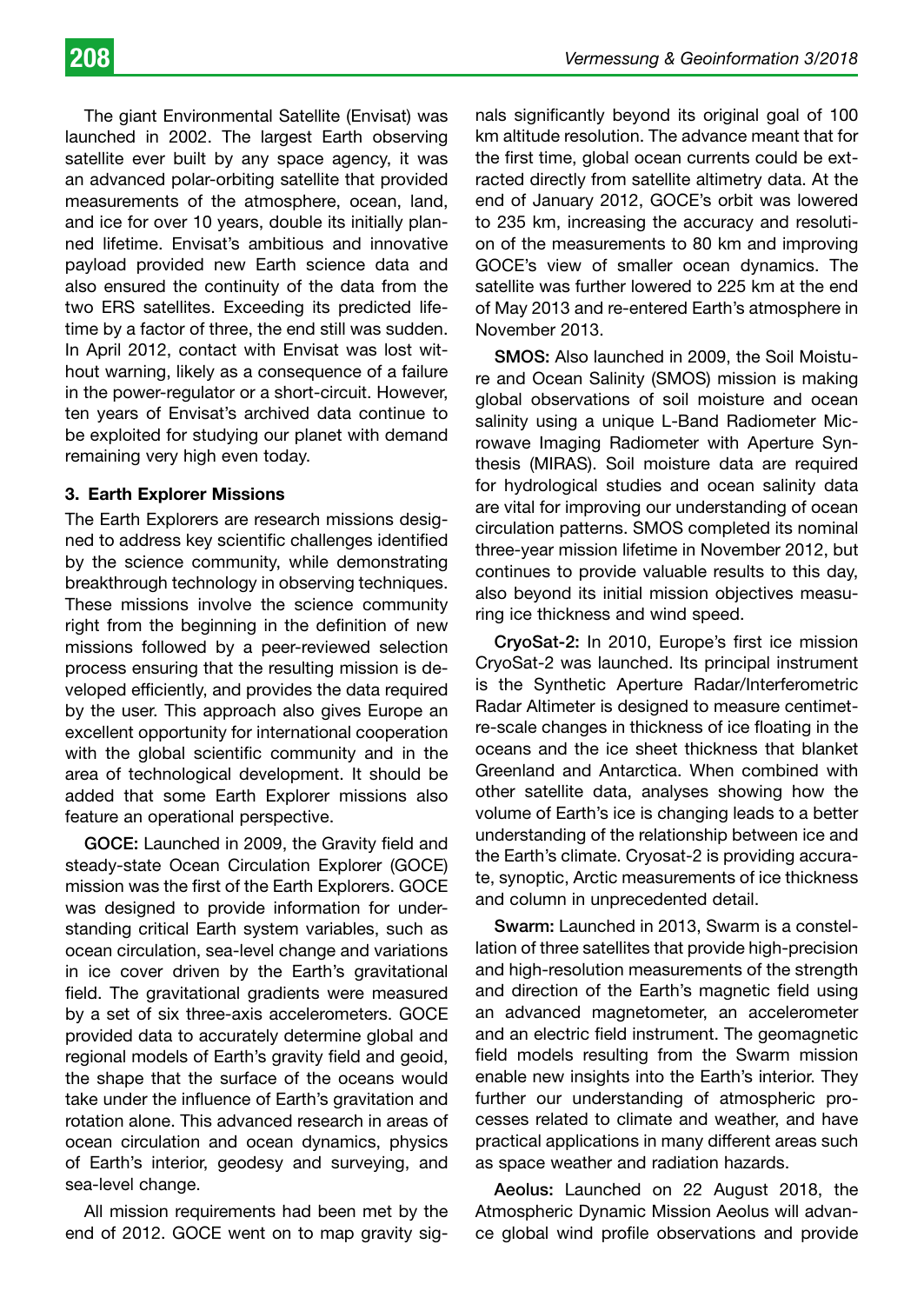much-needed information to improve weather forecasting. Aeolus will orbit in a Sun-synchronous, dusk/dawn orbit at 408 km and employ a highly sophisticated Doppler wind lidar with a large telescope that collects light backscattered from gas, dust, and droplets of water in the atmosphere. Data from Aeolus are expected to pave the way for future operational meteorological satellites dedicated to measuring Earth's wind fields.

EarthCARE: With a target launch date in 2021, the Earth Clouds Aerosols and Radiation Explorer (EarthCARE) mission is being implemented in cooperation with the Japanese Aerospace Exploration Agency (JAXA). Its aim is to improve the representation and understanding of Earth's radiative balance in climate and numerical weather forecast models. This will be achieved by global measurements of the vertical structure and horizontal distribution of cloud and aerosol fields together with outgoing radiation. The payload comprises two active instruments: a high-resolution atmospheric lidar and radar, and two passive instruments: a multispectral imager and a broadband radiometer. EarthCARE will orbit in an early afternoon sunsynchronous orbit at 393 km.

Biomass: This mission will employ a novel Pband synthetic aperture polarimetric radar operating at 435 MHz and a 6 MHz bandwidth. The satellite will fly at 637-666 km in a near polar sun-synchronous orbit, and will address one of the most fundamental questions in our understanding of the land component in the Earth system, namely the status and the dynamics of forests, as represented by the distribution of biomass and how it is changing. Biomass will greatly improve our knowledge about the terrestrial carbon pool and fluxes. In addition, the mission responds to the pressing need for biomass observations in support of global treaties such as the United Nations Framework Convention on Climate Change initiative for the Reduction of Emissions due to Deforestation and Forest Degradation.

FLEX: In November 2015 ESA Member States selected the Fluorescence Explorer (FLEX) as the eighth Earth Explorer, following a User Consultation Meeting in September 2015. FLEX is a three-year mission slated for launch in 2022. It will globally monitor the steady-state chlorophyll fluorescence in terrestrial vegetation. FLEX includes three instruments to measure the interrelated features of fluorescence, hyperspectral reflectance, and canopy temperature. FLEX will orbit in tandem with one of the Copernicus Sentinel-3 satellites.

Earth Explorers 9 and 10: For Earth Explorer 9, a call for proposals was published in 2016. Out of the 13 concepts received, two candidates were selected to enter a competitive feasibility phase. These two candidates will spend the next two years being studied thoroughly. In 2019, a User Consultation Meeting will be held, after which a decision will be taken by ESA's Member States as to which of the two contenders will be implemented. Earth Explorer 9 is foreseen to be launched in 2025.

A Call for Mission Ideas, initiating the process for Earth Explorer 10, was released in September 2017. Three candidates to enter Phase 0 studies have been selected in September 2018. The launch of Earth Explorer 10 is foreseen for 2027/28.

# 4. Earth Watch Missions

The Earth Watch missions are designed to provide Earth observation data for services, including those of the European Organisation for the Exploitation of Meteorological Satellites (EUMETSAT), whose main purpose is to deliver operational weather and climate-related satellite data, images, and products to the European National Meteorological Services as well as to other users worldwide. The ESA-EUMETSAT partnership was established in 1986 and was implemented with a series of geostationary (Meteosat) and polar orbiting (MetOp) satellites, where ESA builds the satellites that are then operated by EUMETSAT.

Meteosat Second Generation (MSG) is a significantly enhanced, follow-on system to the first generation of Meteosat (MFG). MSG consists of a series of four geostationary meteorological satellites, along with a ground-based infrastructure, that will operate consecutively until 2020. The last MSG satellite, MSG 4, was launched in July 2015. The MSG satellites carry two instruments. The Spinning Enhanced Visible and InfraRed Imager (SEVIRI), which has the capacity to observe the Earth in 12 spectral channels and provide image data that are core to operational forecasting needs, and the Geostationary Earth Radiation Budget (GERB) instrument supports climate studies.

The Meteosat Third Generation (MTG) satellite programme will bring a step change in capability for operational meteorology. The programme will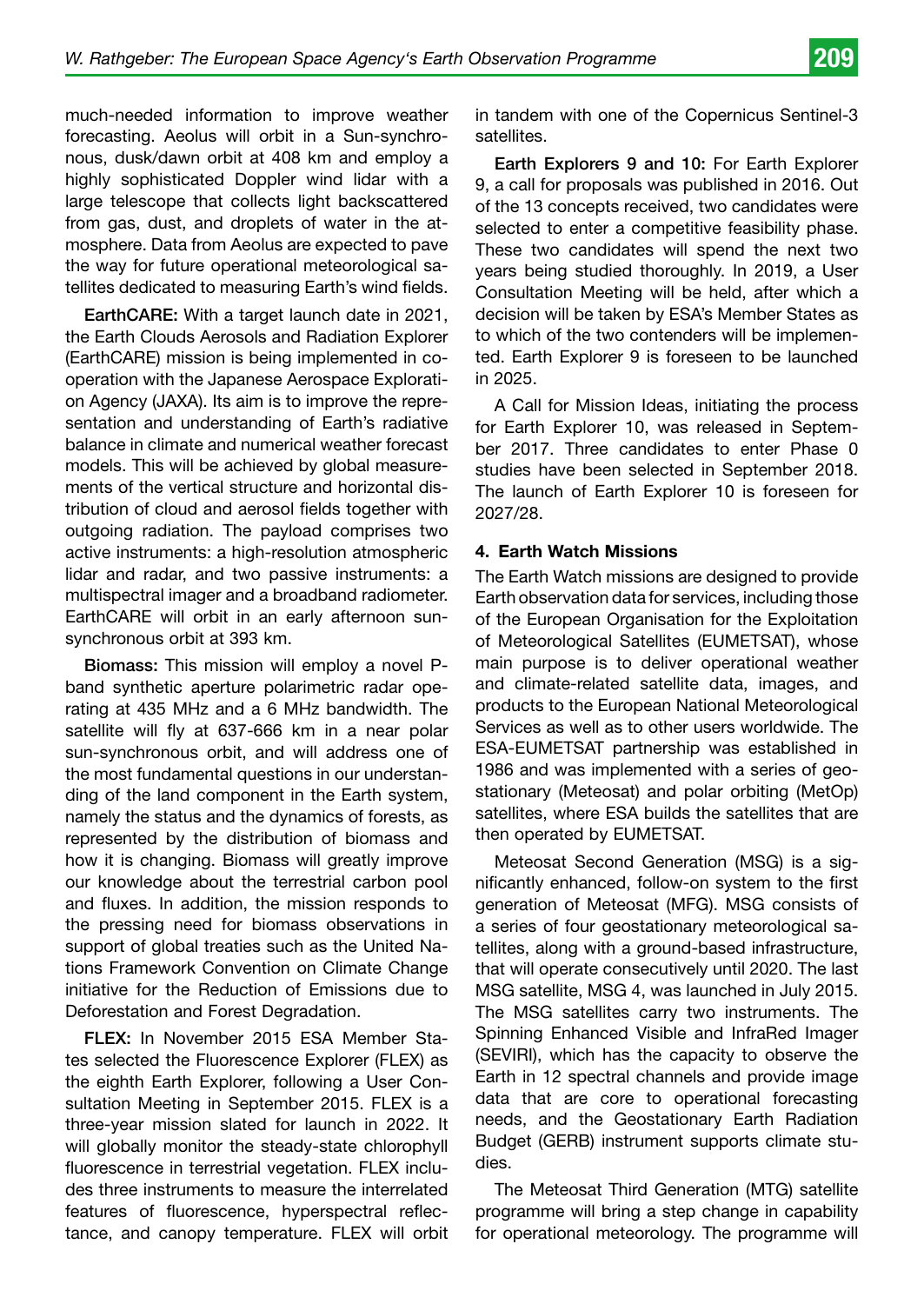The series will comprise six satellites: four MTG-I imaging and two MTG-S sounding satellites. The two types will be positioned over the same longitude in their geostationary orbits. The sounding element will also host the Copernicus Sentinel-4 air quality observatory (see below). The first MTG satellite is planned to be launched around 2020/2021.

The EUMETSAT Polar System (EPS) is Europe's first polar-orbiting operational meteorological satellite system, and it is the European contribution to the Initial Joint Polar-orbiting Operational Satellite System (IJPS), a joint effort between EU-METSAT and NOAA. EUMETSAT's polar-orbiting satellites (i.e. MetOp satellites) carry a set of stateof-the-art sounding and imaging instruments that offer improved atmospheric sounding capabilities to both meteorologists and climatologists.

The EPS Space Segment includes three successive MetOp satellites and is being developed and procured in cooperation between ESA and EUMETSAT. MetOp-A was launched in 2006 and MetOp-B in September 2012. In April 2013, MetOp-B replaced MetOp-A as the EUMETSAT prime operational polar-orbiting satellite, following the end of its commissioning period. MetOp-C is slated for launch in November 2018. With combinations of instruments onboard MetOp satellites have remote sensing capabilities to observe the Earth during day- and night-time hours, as well as under cloudy conditions.

The follow-on EUMETSAT Polar System is now under way to replace the current satellite system in the 2020 timeframe and to contribute to the IJPS. Started in 2005 under the name of Post-EPS, the activities have been endorsed in 2012 under a new programme called MetOp Second Generation (MetOp-SG). Comprising six MetOp Second Generation satellites in total, this programme is based on pairs of satellites that carry different packages to deliver complementary meteorological information. The A series of satellites will be equipped with atmospheric sounders as well as optical and infrared imagers, while the B series focuses on microwave sensors. In addition, the A series will carry the Copernicus Sentinel-5 instrument on behalf of the European Commission. Each satellite will be launched separately. It is envisaged that the first satellites will be launched in 2022.

# 5. The Sentinel Missions

Copernicus is the world's most ambitious Earth observation programme. It is Europe's answer to global needs, allowing to manage the environment, to mitigate the effects of climate change and to ensure civil security. Copernicus is led by the European Union, with ESA being the coordinator of the space component. The Sentinels form the dedicated part of the Copernicus Space Component. Currently there are six Sentinel families, as detailed below. The missions feature constellations of two satellites to provide robust datasets for operational services. Additional families of Sentinels are being considered in the context of the Copernicus evolution.

Sentinel-1 is a polar-orbiting, all-weather, dayand-night mission featuring a C-band Synthetic Aperture Radar (SAR) supporting Copernicus operational services for land, marine, and risk monitoring. The first satellite, Sentinel-1A, was launched in April 2014, and Sentinel-1B in April 2016.

Sentinel-2 is a polar-orbiting, multispectral high-resolution imaging mission for Copernicus land monitoring to provide imagery of vegetation, soil and water cover, inland waterways, and coastal areas. Sentinel-2 will also provide information for emergency services. The first satellite, Sentinel-2A, was launched in June 2015, and Sentinel-2B in March 2017.

Sentinel-3 is a mission composed of two operational satellites with a one day (land) and a two day (ocean) revisit time. Each satellite will carry an Ocean and Land Colour Instrument (OLCI), a Sea and Land Surface Temperature Radiometer (SLSTR) and a microwave payload including a SAR Radar Altimeter (SRAL) and a two frequency Microwave Radiometer (MWR). This mission will support activities in the field of topography, sea and land surface temperature, ocean carbon, and land colour. The first satellite, Sentinel-3A, was launched in February 2016, and Sentinel-3B in April 2018.

Sentinel-4 is a payload devoted to atmospheric monitoring that will be embarked on an MTG-S satellite. Ultraviolet and near infrared spectro